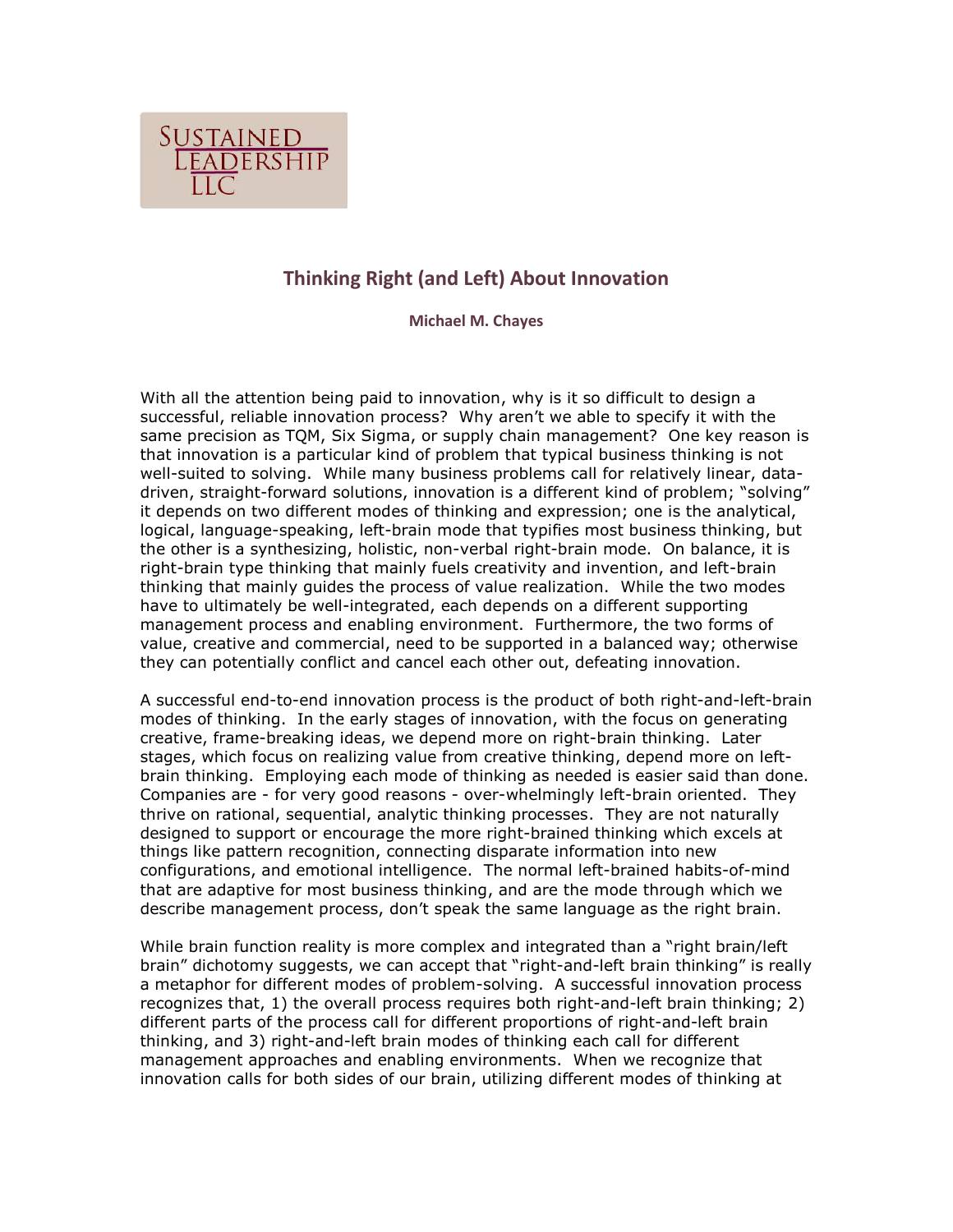different times, we can manage ourselves and our work environments to produce an overall successful innovation process.

### **Barriers to Whole-Brain Thinking**

Our cognitive habits are shaped by our beliefs about how best to problem solve. Learning to use both sides of our brain has historical and cultural barriers to overcome. Until the 20<sup>th</sup> century, scientists believed that it was our left brain, with its language ability, that made us human rather than animals. The left brain, with its capacity for sequential logic and reason, was seen as the source of the scientific revolution that was transforming Western civilization. Our right brains were regarded as subordinate, primitive, and probably unnecessary. The modern corporation was born into that environment, with its disdain for the right-brain, and the kind of thinking it represents. Fredrick Taylor's Scientific Management with its logic of task standardization, and Henry Ford with his ideas about interchangeable parts and the assembly line, reflected the left-brain tenor of the times. From those beginnings, companies have been progressively designed to minimize variance and illogic in the service of predictable, standardized outputs. Depending on left-brain logic as the essential mode of problem solving is deeply embedded in our business culture.

The prominence of strategy as a business discipline also reinforces a linear left-brain orientation. Companies are driven by an essential business logic that - given a strategic focal point - management is responsible for aligning the factors of production to create value in a predictable, step-wise, linear fashion. Because deviance from the strategic path creates inefficiency and unpredictability, it is seen as value destroying.

There is also an essential left-brain conservatism in the human resources practices of the modern enterprise. They take the rather messy amalgam of individual perception, thinking, and behavior and standardize it to bring it into line with the defined needs of the company. The tools of modern HR practice including onboarding, performance management, and training all tend to reduce individual difference and define the boundaries of value creating activity.

There are very good reasons for the left-brain bias of the modern company, but there is a price to pay when it comes to the diversity of thought required to spark innovation. A left-brain bias is inherently narrowing in its focus and methodologies. It tends to inhibit innovation by discouraging any inclination to wander outside the logically-and-strategically-determined lines. Left-brain works for continuity, but the essence of innovation is its discontinuity, its departure from conventional linear logic. The enterprise becomes the beneficiary, but also the hostage of its decisions and prejudices about value creation.

#### **Taking Effective Action**

If you're an executive, there are important steps you can take to support effective innovation in your organization: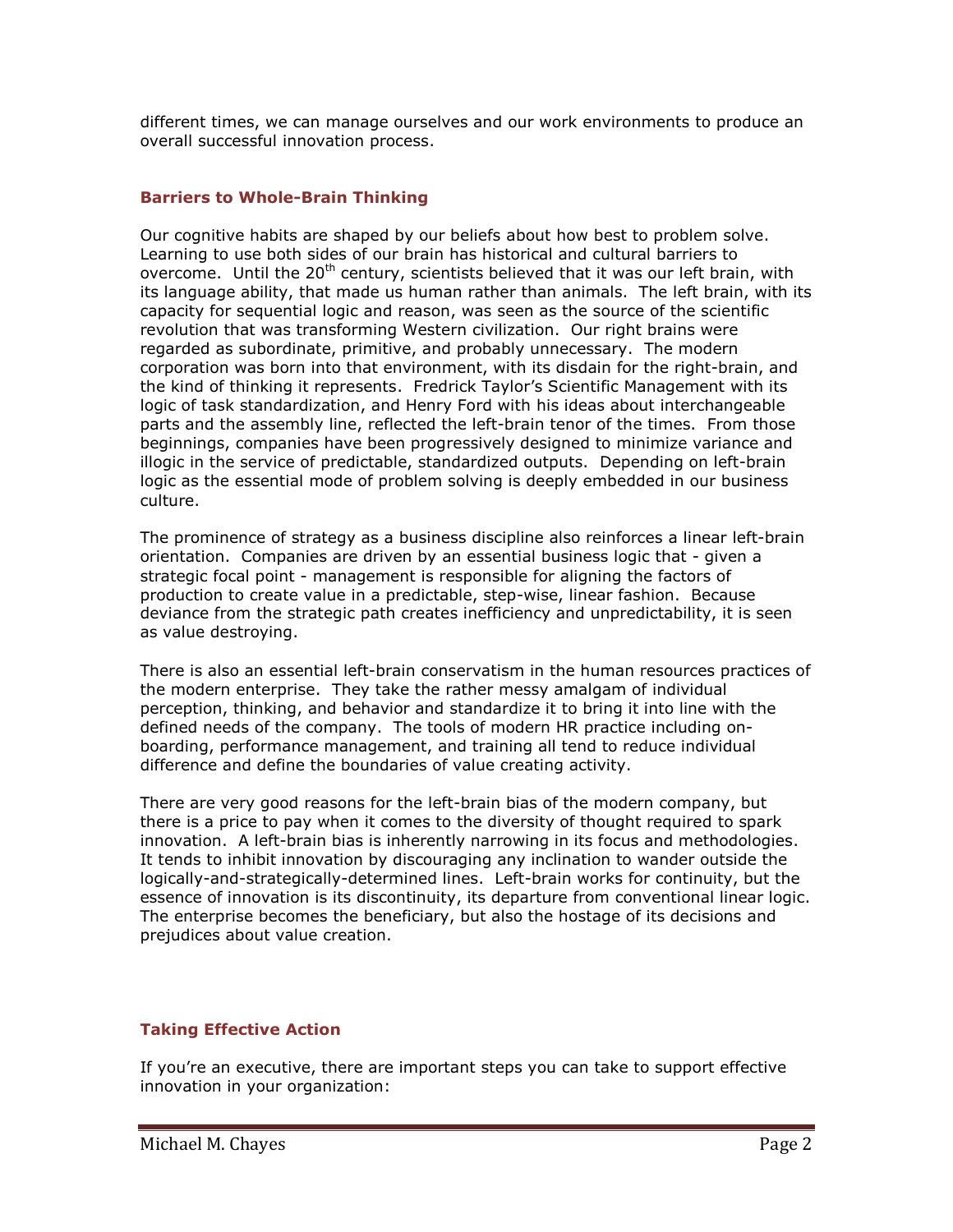#### I. **Recognize that an effective end-to-end innovation process calls for a balanced approach that uses both right-and-left brain thinking.**

Every innovation process involves essentially the same steps: idea creation, evaluation, development, and commercialization. Recognizing that each step demands a different problem-solving approach, a different proportion of right-andleft brain thinking to be successful, is itself, a valuable shift in mindset. By being more aware of the left-brain, logic-dominated cognitive standards and metrics we habitually apply in business settings, we can adjust our expectations to make room for more creative right-brain thinking. On a macro level, leaders have to manage the natural tension between right-brain "creative types" who may not worry sufficiently about commercial value and left-brain "business people" who won't support any innovation unless they can clearly and quickly monetize it.

At the beginning of the innovation process, when creativity is most important, rightbrain thinking plays a key role, operating with relatively little regard for left-brain logic, criticality, or reason. Promoting that kind of thinking means setting the right expectations, staffing with the right skill set, and creating an environment that is not prematurely judgmental, but that encourages illogic and surprise, and that has the capacity to recognize and capture it. When ideas need to be evaluated and developed in the service of commercial value, left-brain logic plays a progressively larger role. Multiple ideas produced in the creation phase need to be assessed for their strategic fit, their relationship to customer need, and their alignment with organizational capability; the stress is on comprehensive data, clear decision criteria, and sensitivity to potential decision bias. Every phase of the innovation process requires some amount of both right and left-brained thinking. What changes is the relative proportion and therefore the expectations and management process that enables the right kind of thinking to be done.

## II. **Design the innovation process to meet specific strategic goals**

The strategic focus of the innovation process sets the stage for the kind of thinking that's needed. For incremental innovation, the basic business value proposition isn't being challenged and the business model remains intact. Any creative advances fit within an already, largely-known, value chain. Some right-brain creativity is needed, but largely in the context of parameters defined by existing business models, products, and services. Leaders should ensure that more effort comes from leftbrain logic and analytic power to evaluate the fit between new ideas and the larger system they need to integrate with.

However, when the goal is breakthrough innovation, where there are proportionately many unknowns that no amount of analytic work will clarify, leaders depend on the right-brain capacity to range widely and creatively from the status quo to conjure up ideas that redefine core value propositions, business models, and offerings. The left brain at that moment may operate more like the governor on a high-performance motor, ensuring that it doesn't spin totally out of control – ideally, without overly constraining the creative thinking on which innovation performance depends.

## III. **Create a climate that supports phase-appropriate innovation thinking**

Business culture, day-to-day, normally supports left-brain thinking. Also supporting right-brain thinking takes more deliberate effort. There are a number of factors that